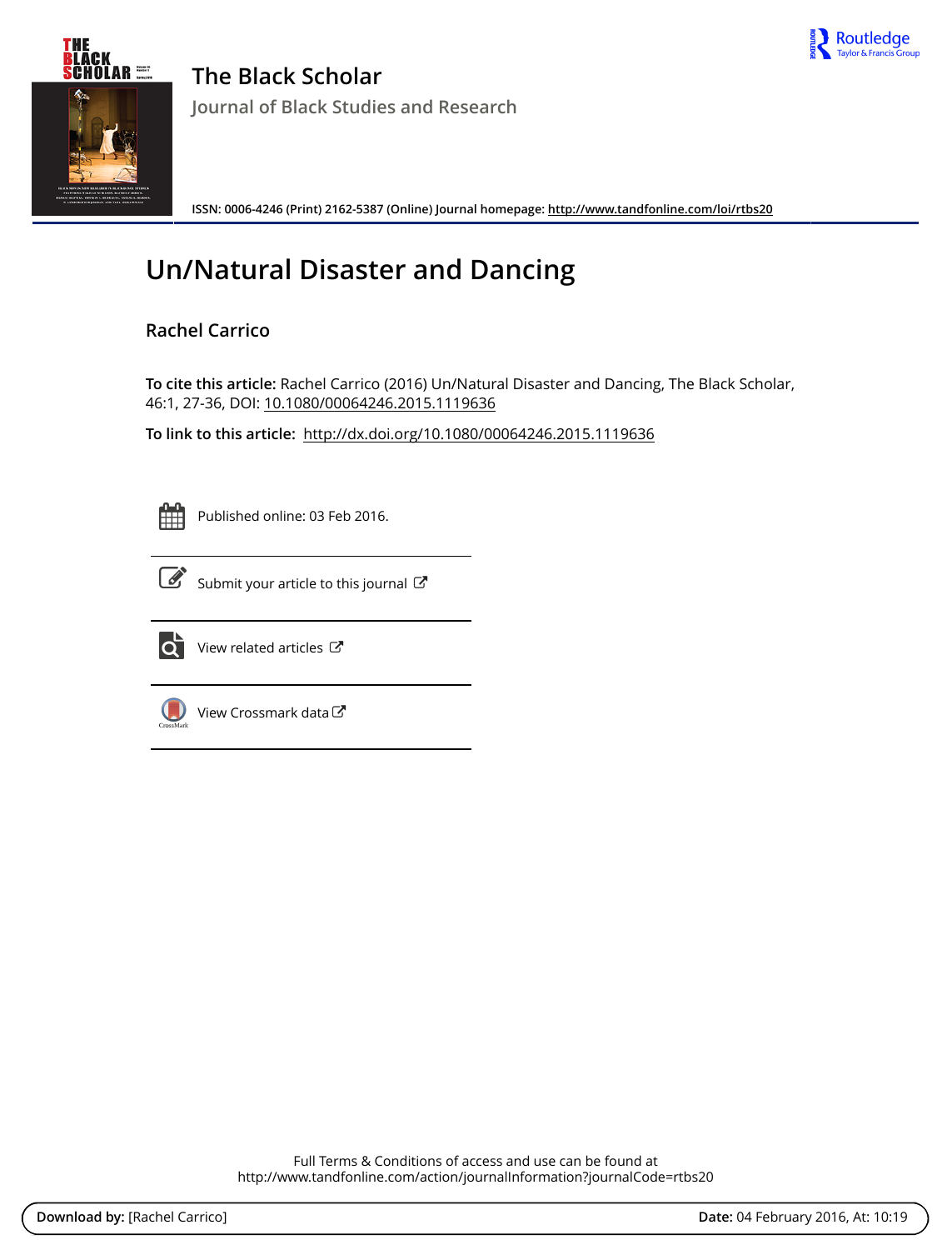# Un/Natural Disaster and Dancing

Hurricane Katrina and Second Lining in New Orleans

#### RACHEL CARRICO

In December of 2006, over a year after Hur-<br>Fricane Katrina made landfall in New n December of 2006, over a year after Hur-Orleans, the Big Nine Social Aid and Pleasure Club (SAPC) held their annual parade in the Lower Ninth Ward, an African American neighborhood devastated by the Industrial Canal's levee breach. They danced through the streets with a brass band, in what is known as a "second line," following routes they had taken since the club's inception in 1995.[1](#page-9-0)

Though their houses and businesses remained vacant and family members remained scattered around the country, the residents who joined the parade willed their neighborhood back to life, performing a ritual procession that has enabled New Orleanians of African descent to maneuver through crises for over a century. As they marched past National Guard soldiers, danced atop sagging porches, and grooved their way over the Industrial Canal, their movements proclaimed, in the words of Big Nine cofounder Ronald W. Lewis, "We gonna show the world that we still exist. We're not going to accept people saying that we can't function as a people in the Lower Ninth Ward anymore."<sup>[2](#page-9-0)</sup>

Dance is a powerful expressive form within New Orleans' second line tradition. Nevertheless, second lining is seldom regarded as

a serious art form requiring mastery of a particular aesthetic or capable of articulating a political consciousness. Like much black vernacular dance, it is often seen as an inevitable expression of the dancers' natural ability or rhythm, attributable to their racial identity. A closer look reveals, however, that paraders' movements cannot be reduced to what comes naturally. Moreover, perpetuating a connection between blackness and naturalness in the realm of dance contributes to pernicious constructions of black people as less than human, closer to nature, and primitive. The effects of this construction were made starkly apparent during the Katrina disaster, when African American New Orleanians were treated as subhuman, savage, and disposable.

This essay places New Orleans' black dance traditions in conversation with Hurricane Katrina, investigating the ideological ground wherein diverse phenomena and events are figured as "natural." It reveals how such discourses—which frame both black dance and disaster as unmediated, inevitable, and spontaneous—work to veil the mechanizations of white supremacy, making institutionalized racism appear to be beyond anyone's control. This essay simultaneously argues that New Orleanians' selfidentifications as natural dancers can, perhaps paradoxically, be a form of resistance to white supremacy: ideologies of the natural are differently inflected for different speakers, audiences, and dancers.

This essay does not propose an equivalent or causal relationship between dance and disaster. Rather, it argues that dance is an important arena in which race is constructed and contested; and that such constructions and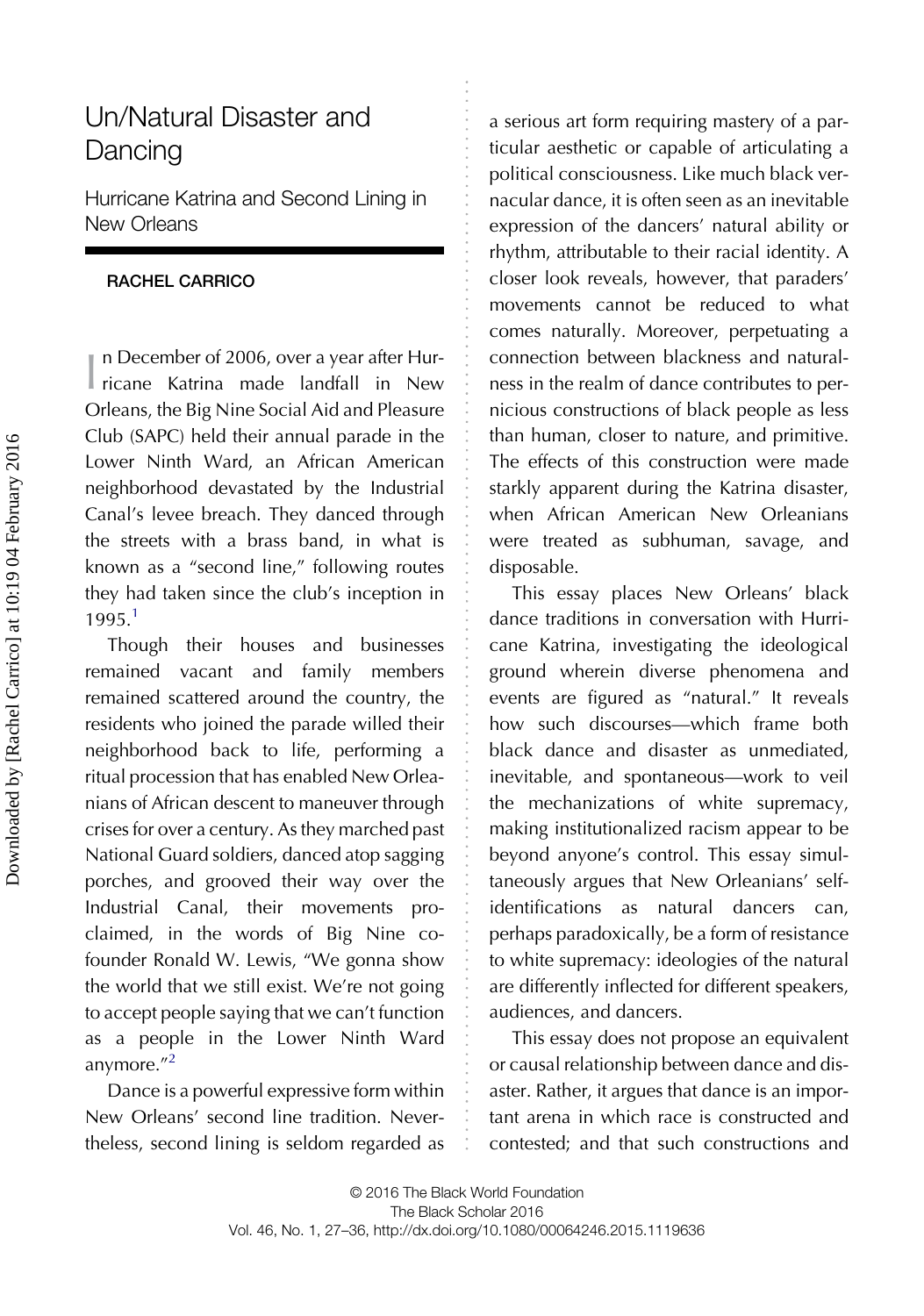contestations have material effects, as was made apparent by Hurricane Katrina. Due to New Orleans' tourism economy, dance is a highly visible form of representation in (and in images of) the city. Second line performances and visual depictions of second-lining bodies are widely deployed to promote the city's culture. The currency of such images became especially evident when President Bush delivered his first post-Katrina address. Speaking from the relatively unscathed French Quarter two weeks after the levees broke, he likened the region's recovery to a jazz funeral. "Once the casket has been laid in place, the band breaks into a joyful 'second line'— symbolizing the triumph of the spirit over death. Tonight the Gulf Coast is still coming through the dirge, yet we will live to see the second line."<sup>[3](#page-9-0)</sup> Bush's use of the second line to symbolize resilience attests to the powerful roles of dance and music in forming dominant images of New Orleans, especially its black residents. This essay deconstructs the discursive work of the natural subtly operating in representations of black vernacular dance, and joins broader efforts to understand the intersections of race, citizenship, and disaster ignited by Katrina's aftermath ten years ago.

#### A Brief History of Second Line Parades

African American voluntary organizations, like the Big Nine SAPC, grew out of nineteenth-century benevolent societies that offered people of African descent in the Americas access to medical care, burial insurance, and social and political networks. In New Orleans, black voluntary organizations have regularly hosted brass band-led processions,

28 TBS • Volume 46 • Number 1 • Spring 2016

including members' funerals, since at least the late nineteenth century.<sup>[4](#page-9-0)</sup> As the gains of Reconstruction declined and Jim Crow laws took hold, African American and Afro-Creole musicians and dancers paraded through the very streets where lynchings occurred, defying repressive laws and a racist culture by asserting their right to move.[5](#page-9-0) Over the next century, eager dancers continued to follow black brass bands across segregated spaces, reclaiming neighborhoods gripped by poverty and mourning lives lost to violence.<sup>[6](#page-9-0)</sup> Throughout New Orleans' history, people of African descent have deployed processions to transform urban space, voice dissent, and build communities with music and dance.

Dozens of SAPCs remain active in the city, and almost every Sunday afternoon, one of them holds its anniversary parade in the members' home neighborhood. The hosting SAPC members and musicians, or the "main line," lead a multitude of joiners, called the "second line," through New Orleans' African American neighborhoods for four straight hours. Second liners chant, play cowbells and tambourines, rap on glass bottles, walk, and strut. Most notably, second liners dance. Spilling onto sidewalks and front yards, snaking between parked cars, and even scaling roofs and overpasses, paraders showcase an embodied repertoire developed by generations of black New Orleanians moving to black brass band rhythms. Second liners' movements also evoke a time before the brass band, when enslaved and free Africans and people of African descent danced and drummed on levees and plantations, on the lakefront, and in Congo Square. Contemporary second lining retains core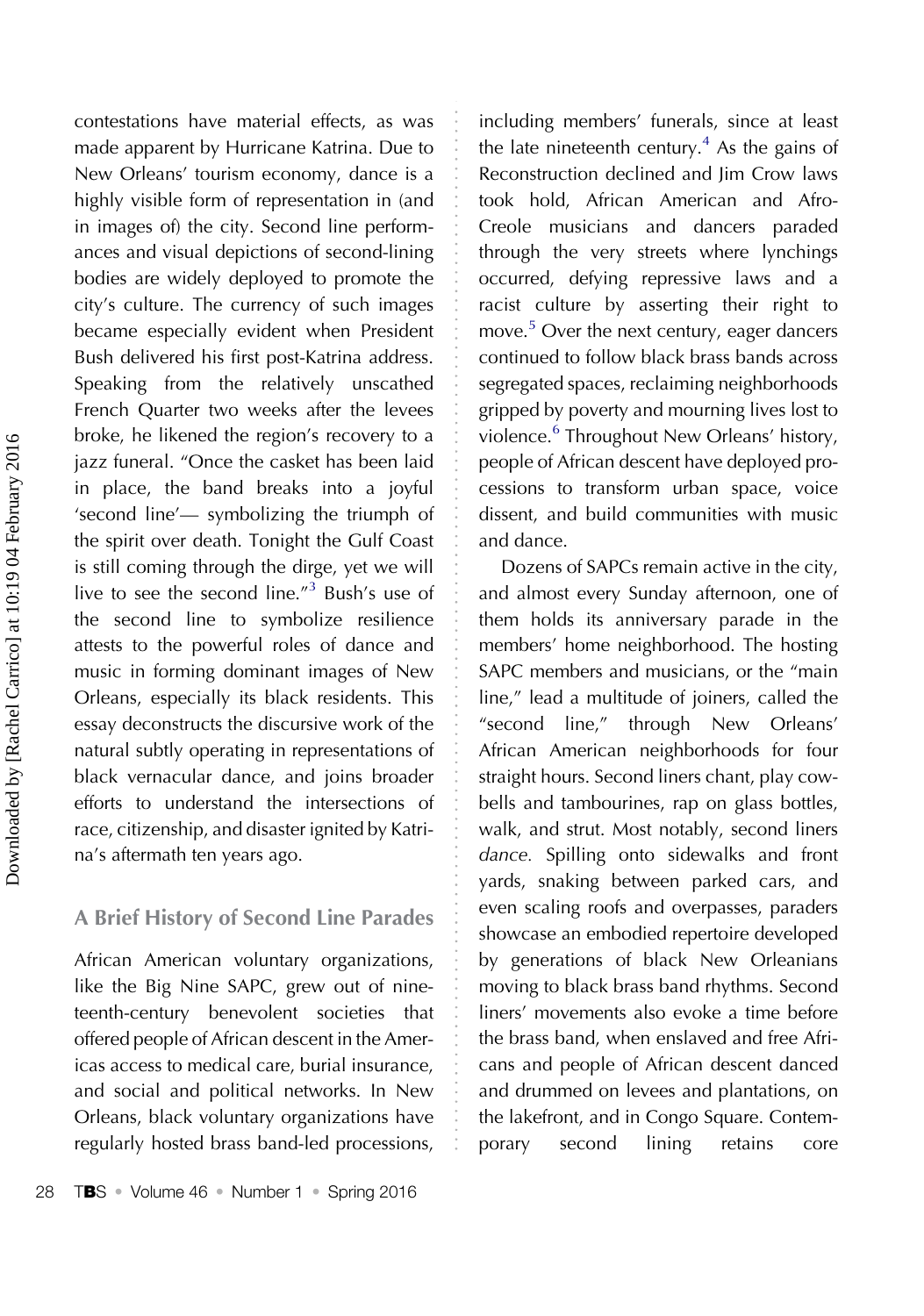characteristics of these historical influences, including an emphasis on improvisation, rhythmic play with the feet, and a collective and occasionally competitive spirit. Dancers constantly incorporate popular trends and invent signature moves, but these flourishes emerge within second lining's enduring physical elements: high-knee stepping, scissor-like footwork, and "buck jumping"—a term used to describe dramatic leaps, drops, and stunts.

### Do-Watcha-Wanna

Many practitioners and admirers of second lining share a belief that it simply "comes natural" to African American New Orleanians. For example, veteran second liner Doratha "Dodie" Smith-Simmons described with a chuckle how she began second lining: "Quite easily. [ … ] It's something that comes natural. [ … ] No one teaches you how to second line, it's just something you do from the feel of the music." [7](#page-9-0) Smith-Simmons' response articulates a commonly held position: that second lining is a "dowatcha-wanna" expression that requires neither specialized knowledge nor rehearsal.<sup>[8](#page-9-0)</sup> And yet many second liners give detailed descriptions of learning footwork, practicing their technique, and even coaching others. Their dance labor complicates, and contradicts, popular notions of second lining as do-watcha-wanna.

Such divergent narratives illustrate a longstanding tension within discussions about black music and dance. The notion of "natural rhythm" has long provided a sense of racial belonging among African Americans (and a sense of exclusion for those who do not identify as naturally rhythmic). $9$  Conversely,

some African Americans refute the notion that their rhythmic abilities are biologically determined, citing instead the effects of repeated study and rehearsal. The latter position has been articulated most publicly by professional artists, such as jazz musicians and choreographers, to refute racist devalua-tions of their skills.<sup>[10](#page-9-0)</sup> This debate opens a window into the discursive operations of white supremacy, for, as Robert Farris Thompson summarizes, "The belief that African Americans have an innate ability in [music and dance] represents a stereotype that has endured throughout American history. [ … ] Blacks were categorized as savages who were oversexualized, immoral, and intellec-tually and culturally underdeveloped."<sup>[11](#page-9-0)</sup> The implications of this enduring stereotype extend far beyond the realms of music and dance to include histories of colonialism, chattel slavery, legalized discrimination, and, more recently, the US government's abandonment of African American citizens who suffered in Katrina's wake.

The equation of blackness with savagery gained traction in nineteenth-century scholarly and popular discourse. In 1837, Friedrich Hegel articulated a common European view of the "African character" as the absolute alterity to the enlightened white man: "The Negro represents the Natural Man in all his wildness and indocility."<sup>12</sup> **Following** Hegel's legacy, Europeans and Euro-Americans created the "Negro" as a "dumb beast," unfit for self-rule, fit for (and benefited by) slavery and/or the civilizing social order resulting from colonization.<sup>[13](#page-9-0)</sup> The ways Africans danced were occasionally offered up as evidence of their primitivity. In 1880, white author George Washington Cable published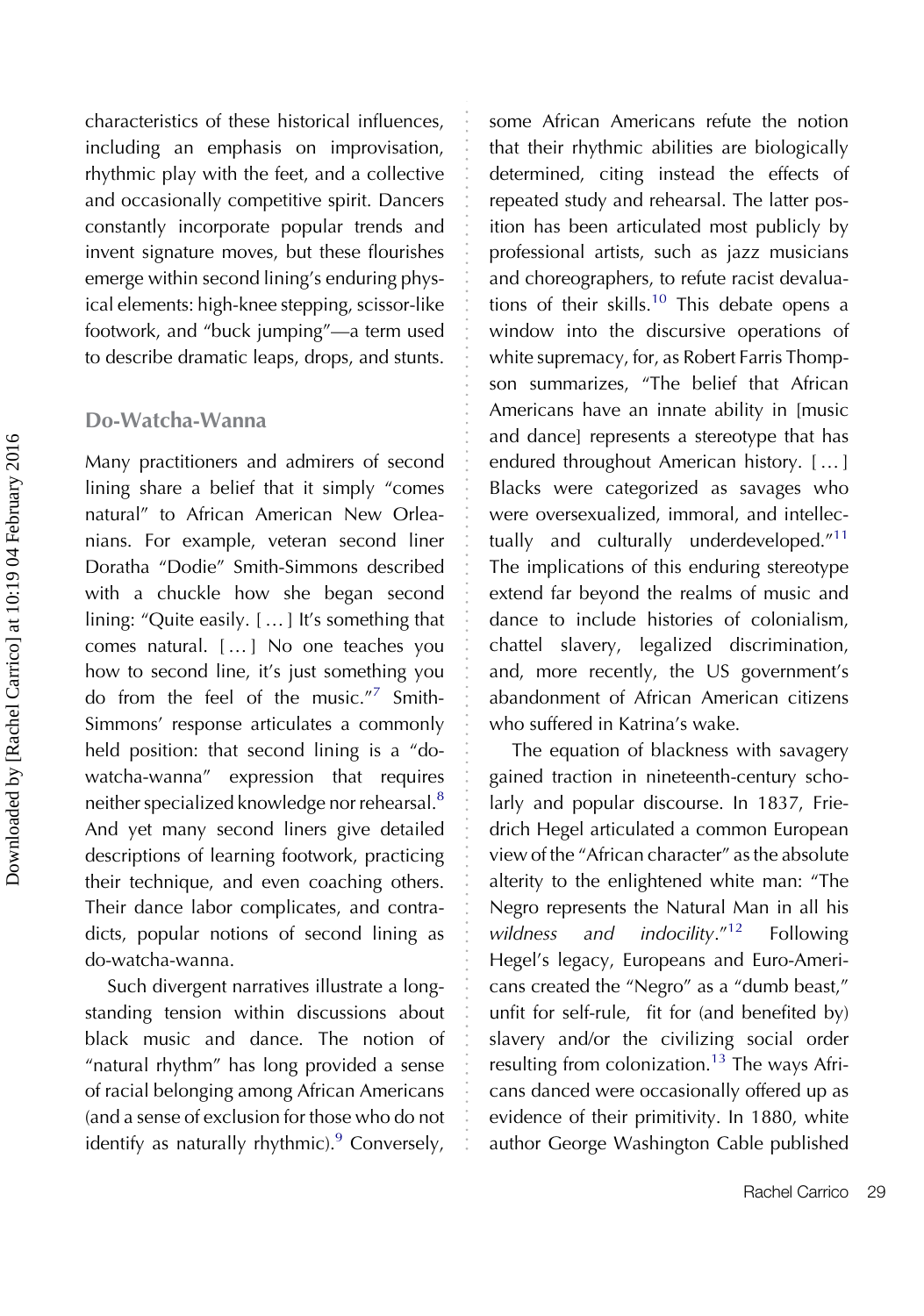an account of dancing at Congo Square, describing scenes of "ecstasy" and "madness" for the readers of Century Magazine. Cable's similarly sensationalist writing on voodoo highlighted dancers' "bestialized savagery."  $14$  As Michelle Y. Gordon explains, such reports of voodoo (I would add social dances) in print media linked dance with black criminality and hypersexuality, establishing them as "fearsome 'fact'" in the popular imagination.<sup>[15](#page-9-0)</sup> Like his many contemporaries, Cable's narratives about black dance served as unmediated proof for Hegel's colonialist formulations of the Negro as Natural Man in all its guises: savage, criminal, primitive, and rhythmically gifted.

Such formulations extend beyond nineteenth-century New Orleans, and remain trenchant in American cultural history. From antebellum Congo Square to midcentury ballrooms to present-day nightclubs, social dance arenas have been persistently posited as "automatic, already-constituted cultural space[s]" where African Americans display innate abilities that, in turn, signify their supposed "African instinct." [16](#page-9-0) The unstated equation is that African Americans "are how they dance, and they dance how they are."<sup>[17](#page-9-0)</sup> Marya Annette McQuirter calls for further explication of the actual actions involved in learning to social dance in black communities, in order to gain "a fuller and more complex understanding of the role of dance in community and cultural for-mation."<sup>[18](#page-9-0)</sup> We may more fully interrogate assumptions about naturalness and blackness by tracing the connections between the seemingly benign appreciations of one's natural gift for rhythm and the lingering white supremacist assumptions of black primitivity. This

essay takes up McQuirter's call by detailing the actions involved in learning to second line. As the disaster of Katrina shows, the stakes are high for understanding the discourses of the natural in discussions of both dance and disaster.

# Stealing and Styling Steps

Second liners' labor of training and rehearsing occurs in backyards, schoolyards, kitchens, barrooms, and innumerable other spaces where they buck jump to the encouragement (and criticism) of their families and peers. A few SAPCs hold practices for their members so that they will be able to perform enviable footwork in precise formations on parade day. The Young Men Olympian, Jr. Benevolent Association (YMO), which celebrated its 131st anniversary in 2015, is one such club. Retired YMO member Kenneth Washington recalls his division "go[ing] through drills a month before the parade. We'd go in the park and practice for what we going to do that Sunday."<sup>[19](#page-9-0)</sup> Similarly, the Lady Buckjumpers SAPC (established in 1984) convenes for a practice session every Sunday during the weeks before their November parade. They usually meet in the yard of the club's president, Linda Porter, or her sister's yard, and have long been distinguished by their performance of choreographed phrases. As Porter reflects, "It looks so pretty when it's together, you know? And see, people be saying, before our parade, they be like, 'Where y'all going?' And we'll be like, 'Oh, we got to practice.' And they think that's a joke, because they don't realize that we really put our own into these routines, you know, to be able to have them like we do when we parade."<sup>[20](#page-9-0)</sup> Porter's comment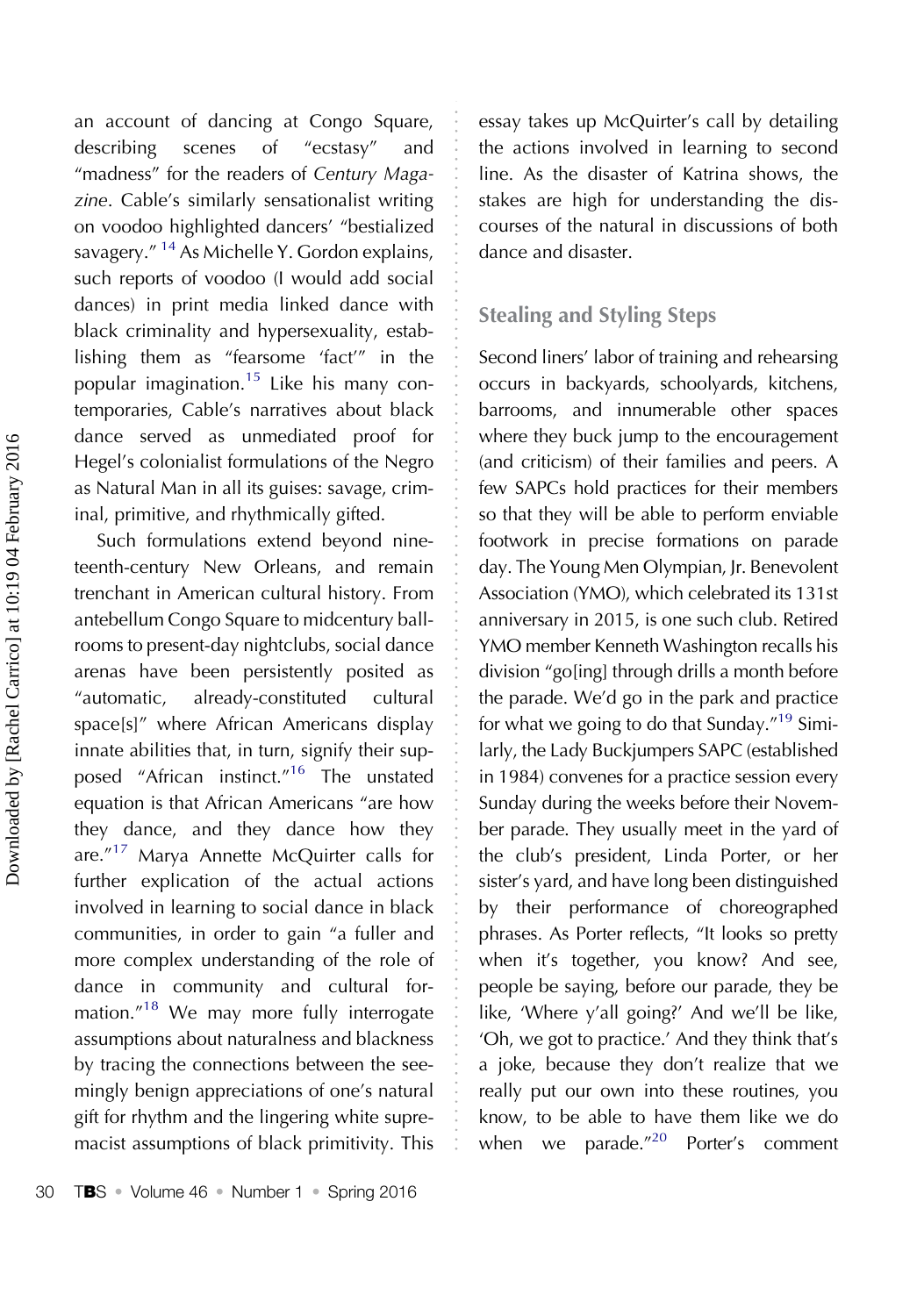reveals that rehearsal is often considered anathema to second lining; and yet, rehearsal has earned the Lady Buckjumpers their reputation as exceptional performers. On parade day, they move into various formations and return to their designated marching positions seamlessly.

The Lady Buckjumpers are also regarded as excellent improvisers, which likewise requires rehearsal. Club practices not only allow time for them to drill choreographed formations, but also to improvise and socialize within the less formal dance party context. Practices provide a fairly private arena where members pick up footwork moves from each other and refine those moves before hitting the streets. When they break from their precise routines for a fullthrottle bout of exuberant footwork and noholds-barred buck jumping, they are prepared to wow the crowd. Hours of improvising together in Porter's yard pay off when they respond to second liners' demands: "Show me what you're working with!"

An important method second liners use to practice improvised dance is to observe others' movements, imitate them, and alter them to create their own unique styles. This kind of practice occurs at every dance event, including second-line parades. Tyree Smith, Secretary of Family Ties SAPC, remembers this process when he first started second lining at age 13. For him, it did not come naturally.

Oh my god it [second line dancing] was hard! It was real hard because at first I couldn't keep up. You know, I couldn't keep up with everybody. […] So, I really was off beat. I wasn't really—I felt unorthodox. So I started going on the regular […] and I just started watching people. And I was like, "Oh, I got that move. Oh, I got that move. OK, I can do this, I can do that." So I just kind of put all that together and kind of created my own style with a little swag from this person, a little swag from that person. That's where I came from. That's what created me. From everybody else. It's always basically stealing. That's all you're doing, is stealing different moves. $21$ 

Smith's narrative suggests that second lining's set of gestures is irreducible to natural expression and details how these gestures are learned: by stealing moves. Stealing, however, is just the first step; the second, more crucial step is to tailor stolen steps to fit one's unique style.

Perhaps the most prized quality in second lining is originality, and second liners devote hours of practice to styling a singular oeuvre. For example, Terrinika Smith, a dedicated second liner in her mid-20s and a member of the Jazzy Ladies SAPC, does not want to be seen as a mimic but as the dancer that others try to copy. She admires those who are "not trying to be somebody else. Because if you copy off of somebody else, they going to say, 'Man, they're doing what he doing.' But if you bring your own style, they going to say, 'Man I'm going to go home and try that! $1^{n^2}$  By going home and trying that step, Smith sharpens her improvisation skills, drawing upon an everincreasing repertoire when she creatively structures stolen steps in the moment of performance. Making moment-to-moment artistic choices in time with the rhythm, Smith choreographs her own carefully crafted footwork style in the moment that she performs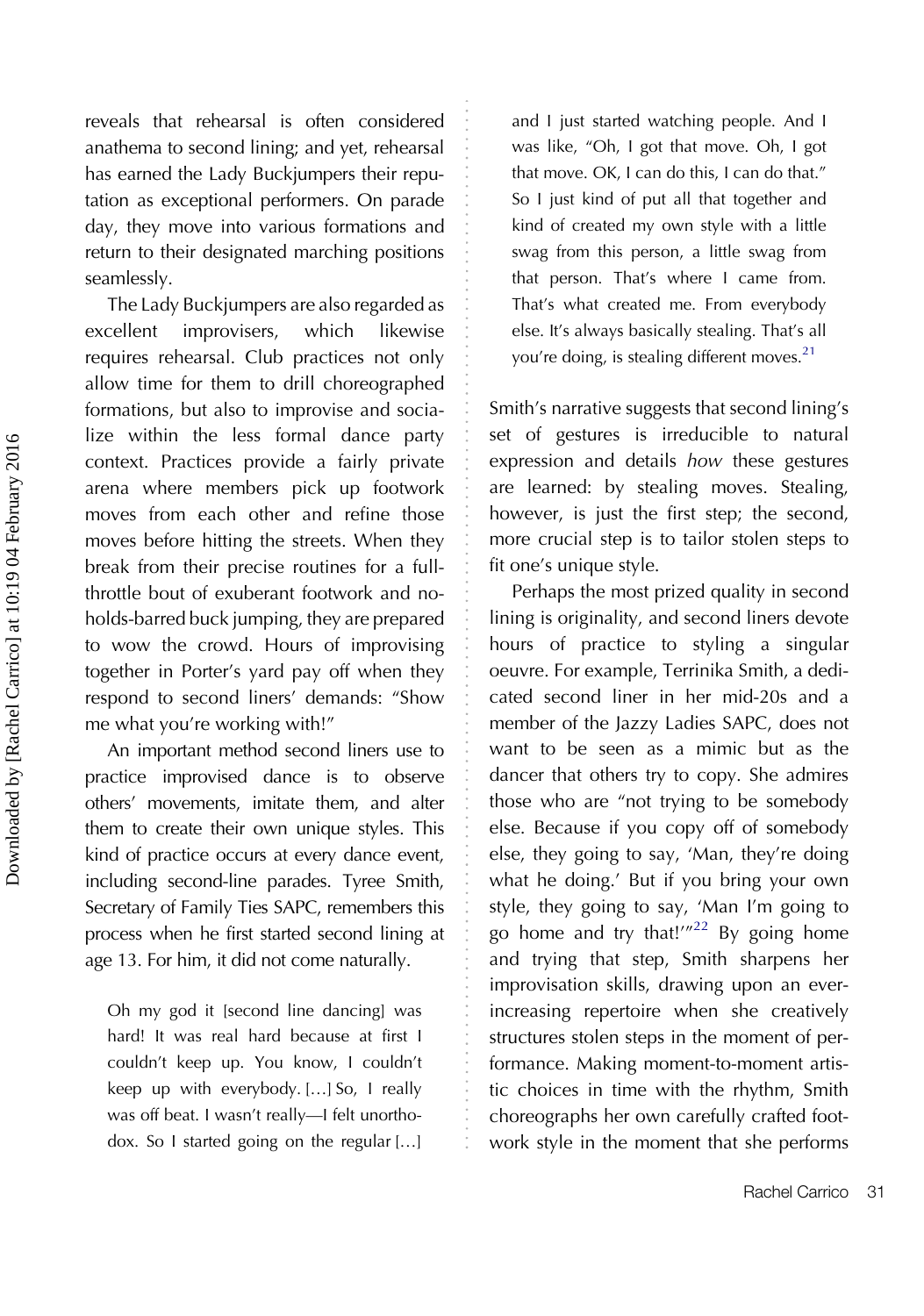it. $^{23}$  $^{23}$  $^{23}$  She does so with such precision, speed, and fluidity that she might appear to be simply doing what comes natural.

While stealing and styling, second liners also occasionally find mentors. Tyree Smith recalls that an older friend would give him advice: "You're moving too fast. Pick your feet up. Slow down." Roderick Davis, a member of Sudan SAPC, received similar advice from his uncles as a child. "They would tell me, just pace myself sometimes, I don't have to always go fast. Stuff like that. I got all that told to me at a real early age." Davis was hungry for the information. "I wanted to learn. [...] I was looking to see what I needed to do to make everything look like the moves were perfect."<sup>[24](#page-10-0)</sup> His dance training began with mentors at a young age, and he now mentors the next generation himself. Davis' decades of study were recognized when he was crowned champion of the Annual Big Easy Footwork Competitions in 2014 and 2015.

As Davis' anecdote implies, many second liners' dance education begins at home. Kenneth Washington recalls, "I used to come up in the Magnolia [Housing] Project. My mom and them, on a Friday night, they'd get a couple of friends by the house. They'd pay us, [they'd say], 'Come on inside and second line.' And yeah, we'd go against each other. We'd get on the middle of the floor, and we'd jump, we'd jump! And they'd give the winner twenty, twenty-five dollars." Such kitchen-floor battles reveal the importance of competition, which pushes second liners to improve their skills and refine their personal styles. Describing his footwork style, Washington said, "I do whatever I feel," but "when I parade, I know what I'm doing. It's all in my system. [ … ] When I hear the music, I'm going to get in the groove. That's just me. I was raised with that second line." Washington's last comment can be read as a claim to his natural ability. However, given his descriptions of group practice, at home and with his club, we can conclude that Washington knows what he is doing due to a lifetime of practice within his system of family, friend, and club networks.

From backyards to sidewalks to kitchen floors, second liners constantly practice, prepare, and perfect their dancing. Their artistic labor challenges essentializing notions of second lining as a natural expression of blackness and questions the do-watcha-wanna definition of second lining as an uncomplicated form that anyone can access effortlessly and spontaneously. Through stealing, styling, mentoring, and battling, each generation shares with the next the steps, gestures, and rhythms that have enabled them to maneuver through centuries of struggle.

# Un/Natural Discourses of Dance and **Disaster**

To commemorate the ten-year anniversary of Hurricane Katrina, Lower Ninth Ward residents welcomed President Obama to their neighborhood. The president delivered a televised speech, stating that the disaster was caused by infrastructural failures with uneven effects determined by the legacies of racism and related structural inequalities.<sup>[25](#page-10-0)</sup> His comments reflect an increased awareness of how natural disasters are unnatural, and how natural disaster rhetoric veils the institutional workings of racism.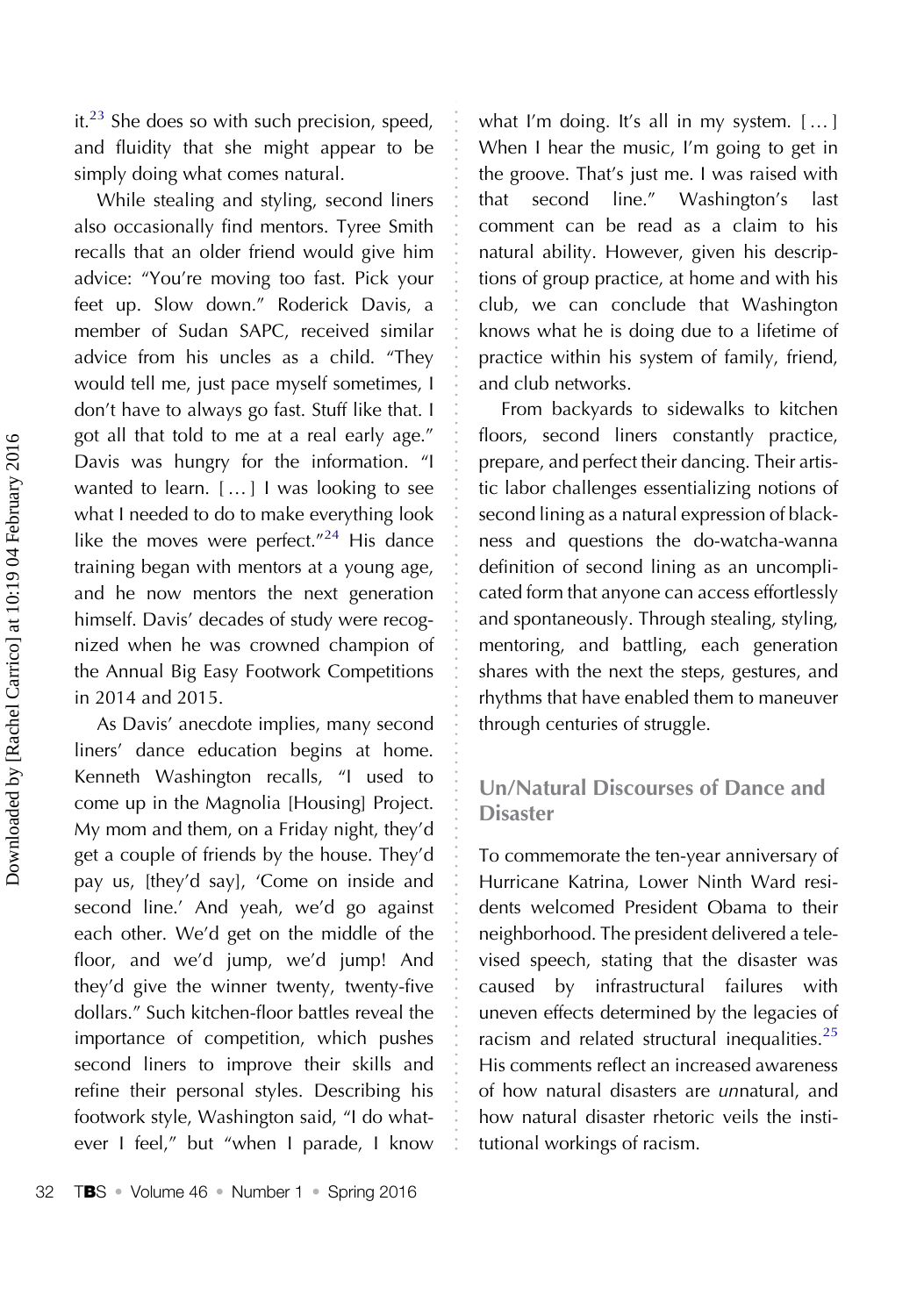As is now widely understood, Hurricane Katrina may have been unpredictable, but the fact that black and poor residents suffered more losses than white and wealthier residents was not. The federal, state, and local governments' systematic neglect of flood protection systems and coastal wetlands disproportionately jeopardized the Gulf Coast's poor and working-class African Americans. This was not new. Since the beginning of New Orleans' history, black residents have been forced to live on marginal land: floodprone areas with low property values, substandard public services, and limited job opportunities. $2^6$  When the Mississippi River's levees breached in 1927, the "Great Flood" disproportionately affected the poor, mostly African American laborers in the poorer parishes surrounding New Orleans.[27](#page-10-0) With Hurricanes Katrina and Rita made landfall almost eighty years later, African American residents still lived on more precarious land than white residents. Many had far fewer resources to prepare for, evacuate from, and recover after the disaster due to longstanding neoliberal policies of economic disinvestment in urban communities, including governmental withdrawals from public housing, inequitable public schools, lack of affordable health care, a prison industrial complex targeting black and brown residents, and privatized social safety nets.

Discourses of the natural mask the social and structural reasons that disaster struck the Gulf Coast in 2005. Labeling Katrina a natural disaster, as federal agencies continue to do, suggests that disasters inflict equal damage upon communities without consideration of class or race. It denies the fact that

every step leading to the destruction was, in the words of political scientist Cedric Johnson, "a conscious step toward the valuing of the investor class over all life. $128$  $128$ Katrina's aftermath cracked open the façade of natural disaster logic, and for the first time in US history, public opinion began to acknowledge that natural disasters are actually manmade.

Although ideologies of the natural and their connections to racism have been openly debated in public discourse about disaster, they remain relatively unexamined in the realm of dance. Maxine Leeds Craig suggests that dance often escapes critical inquiry due to widespread perceptions of its harmlessness, so that associations between blackness and natural rhythm continue to "naturalize broader structures of inequality, anchoring chains of signifiers between racialized bodies and moral, emotional, and intel-lectual capacities."<sup>[29](#page-10-0)</sup> Thus, it is important for antiracist work to continue deconstructing the myth of natural rhythm. If mainstream discourses about second lining are to honor the tradition's history of resistance, they must recognize the labor, relationships, and histories that crystallize in each footwork step.

#### Do-Watcha-Wanna as Opacity

This is not to suggest that second liners themselves discard do-watcha-wanna approaches to their practice. As hegemonic assumptions about "African instincts" can reinscribe racist oppression, dancers' self-identifications as "natural" can resist oppression. Tamara Jackson, president of the VIP Ladies and Kids SAPC, recalls "getting her footwork" as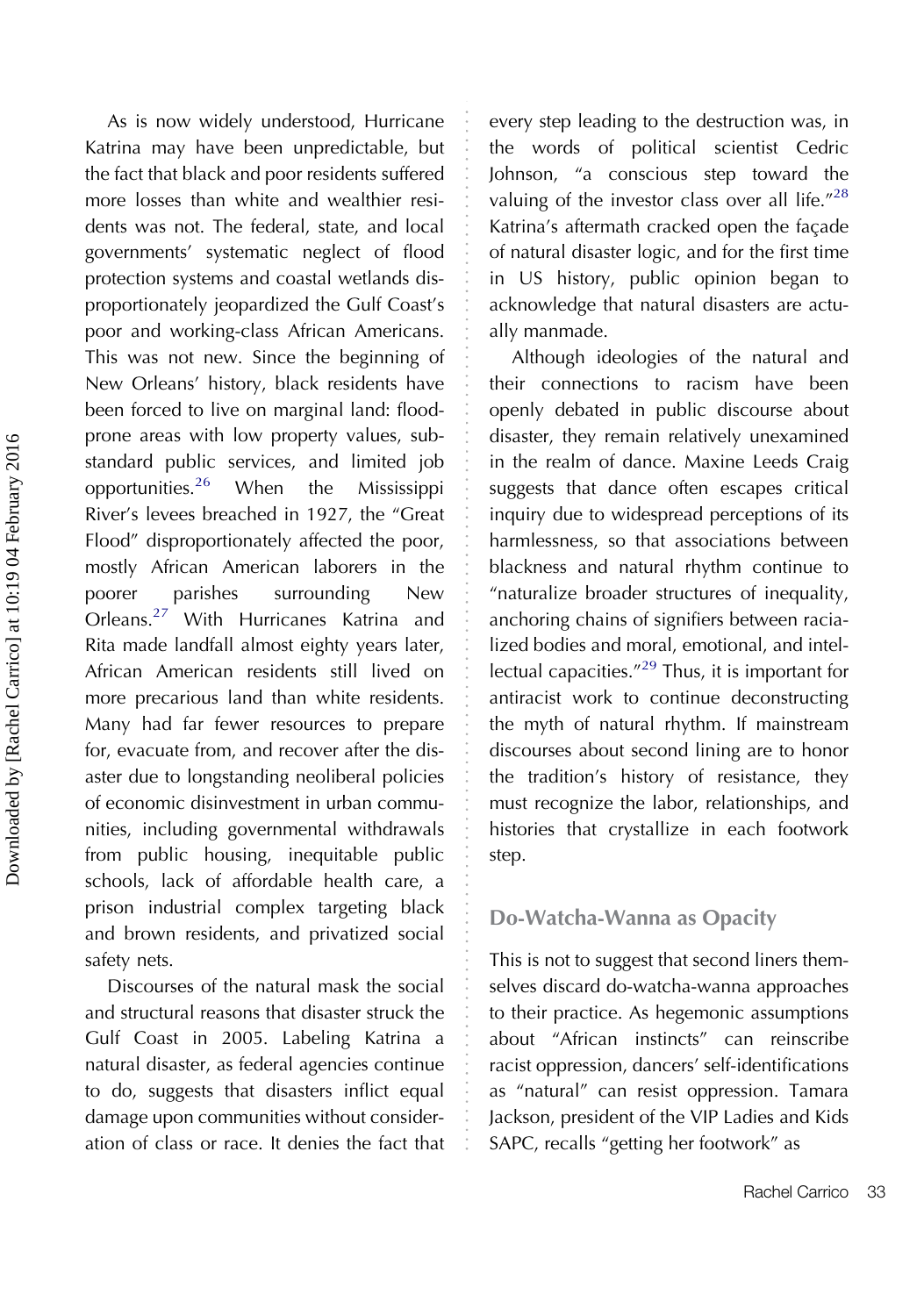kind of goes back to that Rebirth [Brass Band] song, "Do Watcha Wanna." You just basically do what you want do, do what you feel. You know, second line—there's no particular way to second line. It's all about the individual's expression, and just following and keeping up with the rhythm and the beat. [ … ] And everything is OK. Whatever style you choose, it's acceptable.<sup>[30](#page-10-0)</sup>

Natural. It was just natural. It was natural. It

Do-watcha-wanna descriptions like Jackson's do more than describe second lining's aesthetic and social values: they also hold a glimpse of resistance. Second liners' insistence on inclusivity—"everything is OK"—means that dancers of any age and physical capacity can participate in the ritual. In this aspect, do-watcha-wanna prioritizes the why over the what, valuing the dance's historic function as a tactic for maneuvering through struggle and celebrating life—collectively. Dowatcha-wanna is a refusal to reduce second lining to what it is, and could be viewed as an expression of "opacity"—a term developed by the postcolonial philosopher, Édouard Glissant. To understand something in the Western sense (i.e., transparently and clearly) can operate as an act of aggression by constructing the Other as an object of knowledge. In turn, refusing to be known transparently and clearly can be a resistive tactic.<sup>31</sup>

Refusing to define bodily expression as a clear object of knowledge, do-watchawanna adherents keep second lining out of the realm of Western understanding. Without a codified technique, it is difficult to funnel second lining into formalized systems of knowledge transmission, like dance classes. By espousing do-watcha-wanna, second liners ground the practice in black social-ritual spaces, maintain ownership of cultural knowledge within the community, and reinforce the importance of informal settings, from kitchen floors to neighborhood streets, where embodied knowledge is transmitted. As ethnomusicologist Kyra D. Gaunt reminds us, repudiating the notion of natural dance ability does not require the denial of black identity, but recognizes "the way black identity has been specifically consti-tuted through experience."<sup>[32](#page-10-0)</sup> As illustrated by the stories above, the experiences that construct second liners' identities extend well beyond each Sunday second line, and grow from connections with family, friends, and neighbors.

Do-watcha-wanna is a potent strategy to wield in the smaller, whiter, and wealthier post-Katrina city, when more tourists and white and/or new residents than ever are joining weekly second-line parades. Although it is relatively easy to locate and join a parade, learning to perform the specific repertoire of footwork and buck-jumping moves is much more opaque. When asking for tips, a newcomer might be told, "Just do what you wanna"—a powerful response. While there is political power in critiquing discourses of the natural in hegemonic domains, there is political power, too, in claiming natural dance ability and thereby a right to opacity.

## Acknowledgments

This work was supported by University of California, Riverside's Graduate Research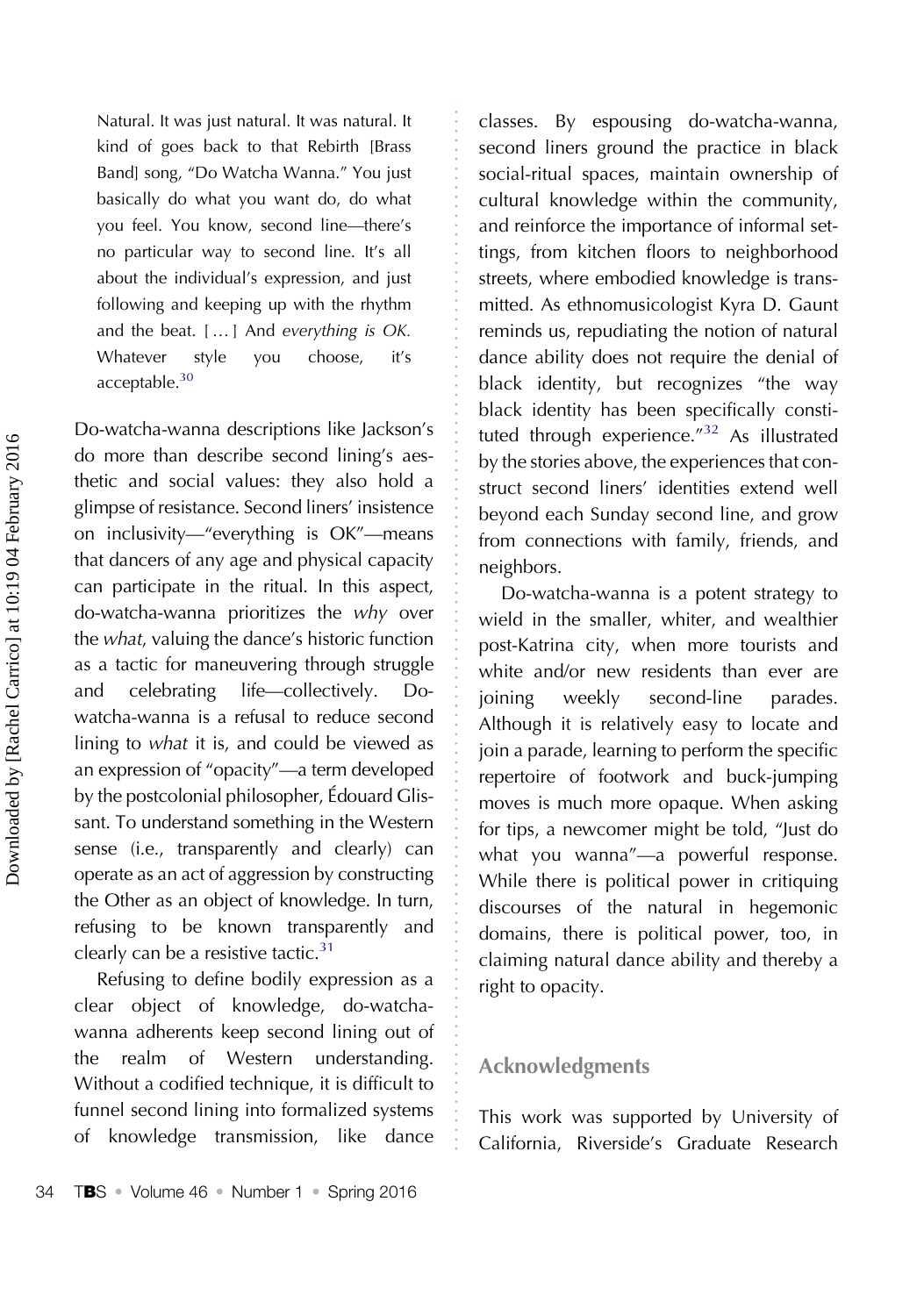<span id="page-9-0"></span>Mentorship Fellowship; UC Center for New Racial Studies and New Orleans Center for the Gulf South's Global South Fellowship.

#### Notes

1. Rachel Breunlin and Ronald W. Lewis, The House of Dance and Feathers: A Museum by Ronald W. Lewis (New Orleans: Neighborhood Story Project, 2009), 131.

2. Ibid, 131.

3. George W. Bush, "Rebuidling After Hurricane Katrina," Presidential Rhetoric, September 15, 2005, [http://www.presidentialrhetoric.com/](http://www.presidentialrhetoric.com/speeches/09.15.05.html) [speeches/09.15.05.html.](http://www.presidentialrhetoric.com/speeches/09.15.05.html)

4. Jacqui Malone, Steppin' On the Blues: The Visible Rhythms of African American Dance (Urbana: University of Illinois Press, 1996), 167–86.

5. Thomas Brothers, Louis Armstrong's New Orleans (New York: W.W. Norton, 2006), 18–22.

6. Helen A. Regis, "Second Lines, Minstrelsy, and the Contested Landscapes of New Orleans Afro-Creole Festivals," Cultural Anthropology 14, no. 4 (1999): 472–504.

7. Doratha Smith-Simmons, interview with the author, November 8, 2013.

8. Rebirth Brass Band, "Do Watcha Wanna," Do Watcha Wanna, Mardi Gras Records, 1995, compact disc.

9. Ronald Radano, "Hot Fantasies: American Modernism and the Idea of Black Rhythm," in Music and the Racial Imagination, eds. Ronald Radano and Philip V. Bohlman (Chicago: University of Chicago Press), 459.

10. Paul Berliner, Thinking Jazz: The Infinite Art of Improvisation (Chicago: University of Chicago Press, 1994), 16.

11. Thompson, Flash of the Spirit: African and Afro-American Art & Philosophy (New York: Random House, Inc., 1983), 6.

12. Hegel, The Philosophy of History, quoted in James A. Snead, "Repetition in Black Culture," Black American Literature Forum 15, no. 4 (1981): 148.

13. Cedric Robinson, Black Marxism: The Making of the Black Radical Tradition (Chapel Hill: University of North Carolina Press, 2000 [1983]), 81.

14. Cable, "Dance in Place Congo," Century Magazine 31, no. 4 (New York: Century, 1886): 523; "Creole Slave Songs," Century Magazine 31, no. 6 (New York: Century, 1886): 815–8.

15. Gordon, "'Midnight Scenes and Orgies': Public Narratives of Voodoo in New Orleans and Nineteenth-Century Discourses of White Supremacy," American Quarterly 64, no. 4 (2012): 773.

16. McQuirter, "Awkward Moves: Dance Lessons from the 1940s," in Dancing Many Drums: Excavations in African American Dance, ed. Thomas F. DeFrantz (Madison, WI: University of Wisconsin Press, 2002), 87–9.

17. Jane C. Desmond, "Embodying Difference: Issues in Dance and Cultural Studies," in Meaning in Motion: New Cultural Studies of Dance, ed. Jane C. Desmond (Durham, NC: Duke University Press, 1997), 43.

18. McQuirter, "Awkward Moves," 90–91.

19. Kenneth Washington, interview with the author, May 22, 2014.

20. Linda Porter, interview with the author, August 12, 2014.

21. Tyree Smith, interview with the author, February 18, 2014.

22. Terrinika Smith, interview with the author, August 8, 2014.

23. Jonathon David Jackson, "Improvisation in African-American Vernacular Dance," Dance Research Journal 33, no. 2 (2001): 40–53.